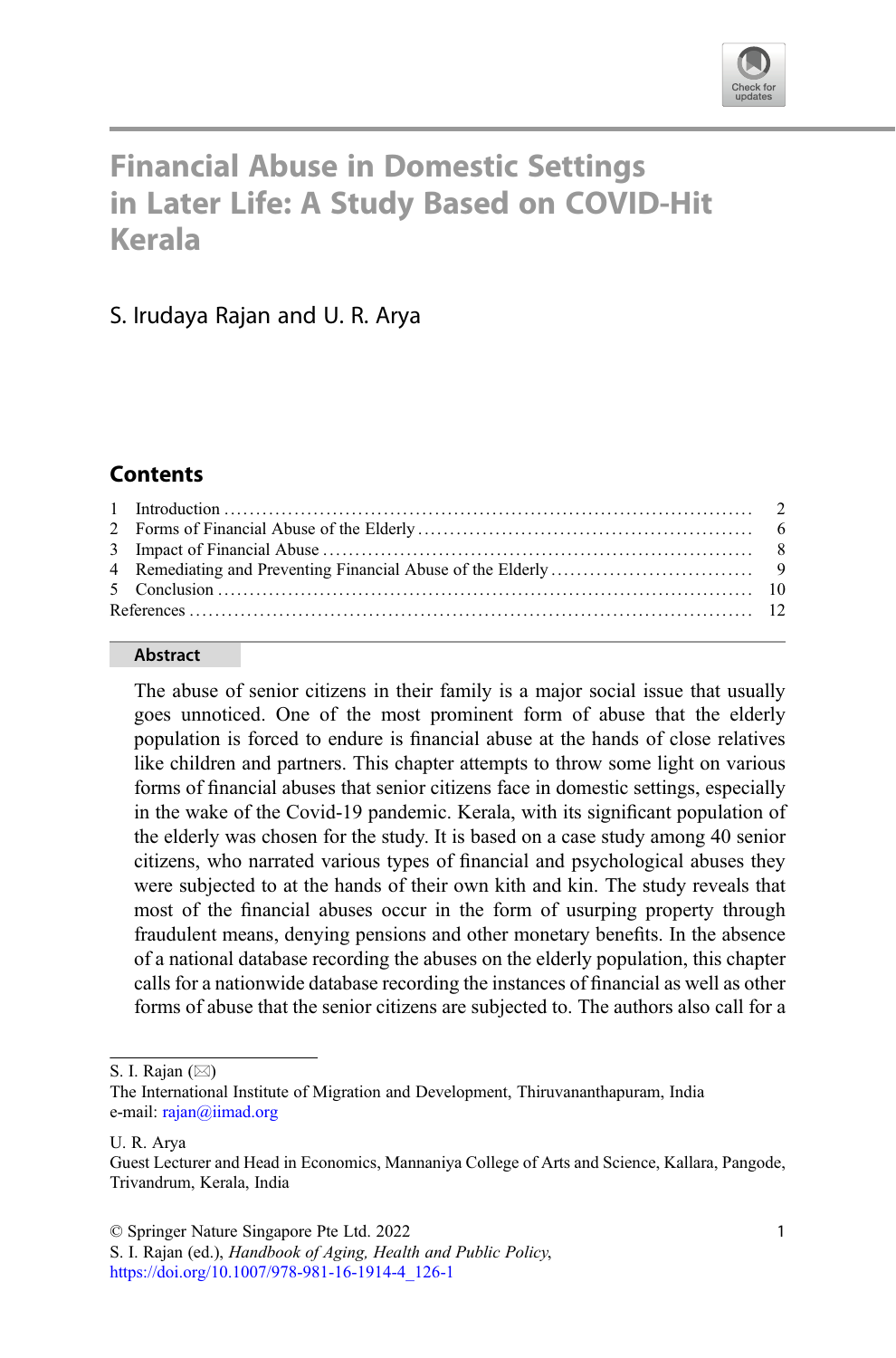concerted action to ensure that the senior citizens are taken care of in their family settings.

#### Keywords

Financial abuse · Elderly · Relatives · Fear · Silent · Suffering

### 1 Introduction

Elder abuse is treated as an act, where there is an anticipation of trust, which leads to injury or suffering to an elderly person (World Health Organization [WHO], [2020;](#page-13-0) Shankardass  $\&$  Rajan, [2018](#page-13-0)). Elder abuse is identified as an all-embracing and grave issue, immediately needing the consideration of social welfare agencies, policymakers, and the general public (Pillemer et al., [2016](#page-12-0)). Elder abuse is observed as the least documented, and unspoken zone of domestic violence (Rathbone-McCuan, [2000](#page-12-0)). WHO ([2020\)](#page-13-0) estimates that 15.7% of elderly persons face exploitation and abuse based on available evidences. These occurrence figures are likely to be underrated as many cases of elder exploitation are not stated. Information from the World Health Organization, United Nations, and other international agencies have conspicuously presented exploitation of the elderly and emphasized variety of hurtful doings included under this heading (World Health Organization, [2014;](#page-13-0) United Nations Office of the High Commissioner for Human Rights [OHCHR], [2010;](#page-13-0) Podnieks et al., [2010](#page-12-0)).

The evolving idea of elder abuse is noticeably influenced by the speed of socioeconomic transformation, weakening of the extended family, the growing elderly population, enhanced life expectancy in old age, and rising worry for human rights, equality, and justice (Daichman & Spencer, [2017](#page-11-0)). When it comes to financial exploitation, conventional understanding holds that elderly are more susceptible to fall as victims than younger people (Crosby et al., [2008](#page-11-0)).

While people become wiser in many ways as they age, their financial capability decreases after the age of 60 and financial abuse is a cause for this (Senior Spirit, [2015;](#page-13-0) Rajan & Mishra, [2020](#page-12-0)). Though abuse of older generation in general is a recognized social problem, financial abuse of the elderly can be frequently traced to family members (spouse, children, and grandchildren) and caregivers as most financial abuse is understood as those taking place in the victim's own home or residential setting (Cambridge et al., [2006](#page-11-0)) and thus it is very much difficult to detect and establish the same. In other words, financial abuse or exploitation is the unlawful or inappropriate use of a defenseless adult's assets for another person's profit (AARP International, [2006\)](#page-11-0). Many a time, the elderly would be unaware of the abuse they face. On the other hand, even if they are aware, they would be forced to suffer and therefore, in many cases, weakened decision-making capacity by the elderly before financial exploitation leads the elderly persons to suffer all the more (Tueth, [2000\)](#page-13-0).

Also, it is widely seen that exploitation of the elderly population in its various ways (National Committee for the Prevention of Elder Abuse [NCPEA], [2001\)](#page-12-0),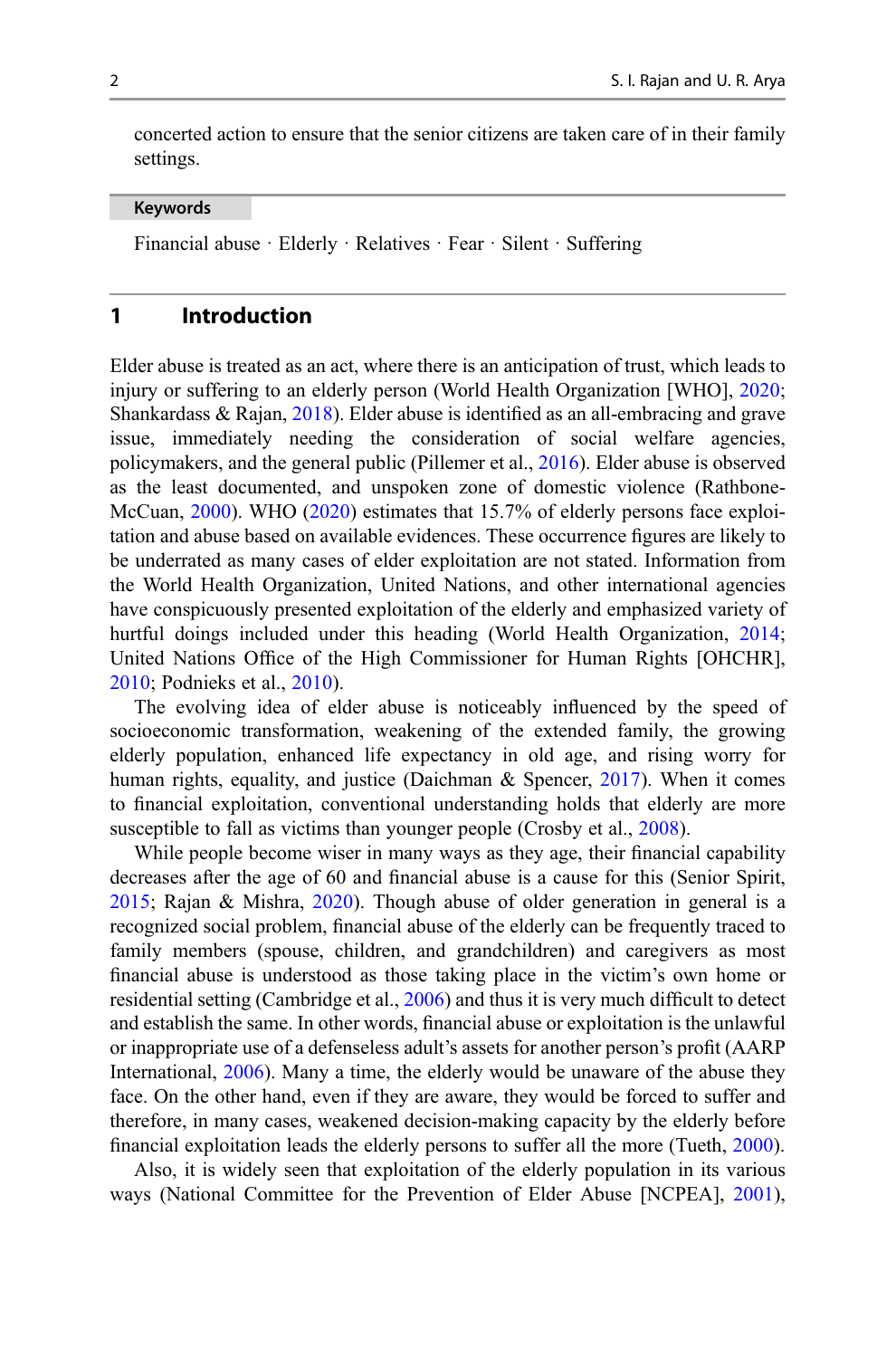including monetary, are mostly seen in aging economies (World Health Organization [WHO], [2020\)](#page-13-0). Thus, abuse of elders is expected to increase as many countries in the world experience rapidly aging population. Between 2019 and 2030, the number of individuals above 60 years of age is predicted to rise by 38% in terms of percentage and from 1 billion to 1.4 billion in terms of exact numbers, internationally outstripping younger age group (children belonging to less than 14 years), and this growth would be more prominent and conspicuous in the advanced nations. Therefore, there arises the challenge of providing superior care to the elderly, considering the manifold plights disturbing them (Sahoo et al., [2009](#page-12-0); Rajan & Balagopal, [2017\)](#page-12-0).

Also, elder abuse is an issue that is seen in both developing and developed nations but is characteristically understated internationally. Occurrence figures or approximation happening in solitude in designated industrialized nations fluctuates from 1% to 10%. Though the degree of elder maltreatment is unidentified, its collective and ethical implication is understandable. As a matter of fact, it stresses a worldwide multilayered answer, one which emphasizes shielding the privileges of the elderly. Further, the physically and financially independent who have significant health problems are considered as more likely to experience pure financial exploitation (National Institute of Justice, [2013\)](#page-12-0). Loneliness also contributes to an increased risk of financial abuse in old age.

There have been many works which looked into the reasons behind financial abuse of the elderly. One widely cited factor is that older persons might trust their younger counterparts (Central California Legal Services [CCLS], [2001](#page-11-0)) predominantly when the former is unskilled in technology, which creates difficulties (National Committee for the Prevention of Elder Abuse [NCPEA], [2001](#page-12-0)). Further, in several instances, it could be seen that elderly persons do not attempt to realize the value of their assets (Central California Legal Services [CCLS], [2001\)](#page-11-0). Furthermore, elderly persons are presumed as vulnerable (Central California Legal Services [CCLS], [2001\)](#page-11-0). Also, elderly persons are assumed to have diminished capacity to sensibly assess planned courses of action (Dessin, [2000](#page-11-0)). Another explanation is related to the physical weakness of the elderly. It has been understood that the elderly seek help from other members in the family due to physical weakness and the latter takes this as an opportunity to make personal financial gain by exploiting the former (National Committee for the Prevention of Elder Abuse [NCPEA], [2001;](#page-12-0) Nerenberg, [2000;](#page-12-0) Quinn, [2000](#page-12-0)). It is also seen that the offenders may think that the elderly in very deprived state of health are not capable to go for lengthy legal interventions (Central California Legal Services [CCLS], [2001](#page-11-0); National Committee for the Prevention of Elder Abuse [NCPEA], [2001\)](#page-12-0), which could lead to the financial exploitation of the elderly.

It is very much important to ponder into the reasons behind financial abuse of the elderly. Thus, it is essential to ask why the elderly are made to form victims of financial exploitation, especially from within the family. The elderly might be more trusting than their younger counterparts (Central California Legal Services [CCLS], [2001\)](#page-11-0) or might be relatively inexperienced about monetary matters, predominantly when they are unskilled with developments in the technological knowhow that have made handling of funds very complex (National Committee for the Prevention of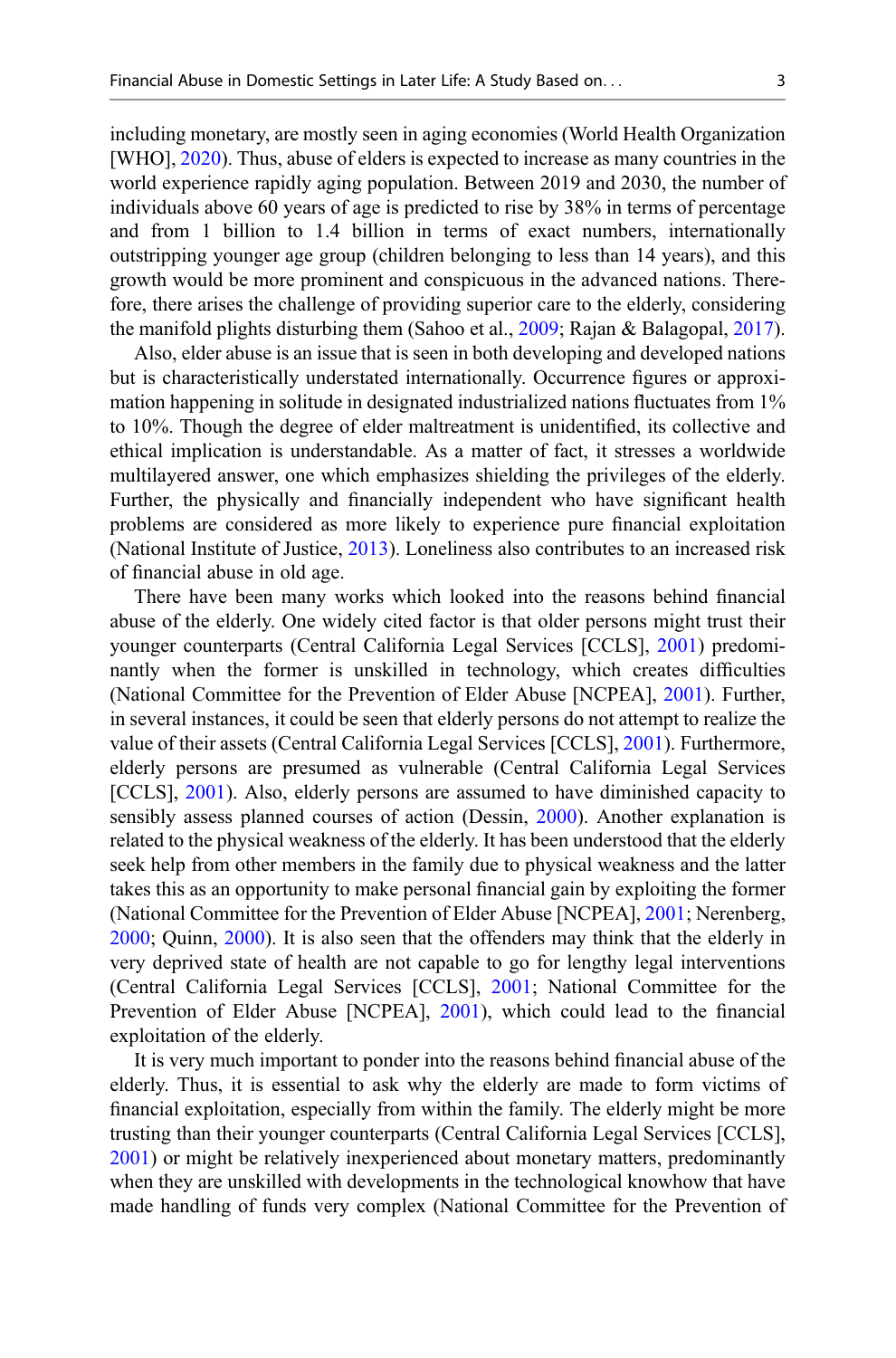Elder Abuse [NCPEA], [2001](#page-12-0)). Also, the elderly might not understand the value of their assets – chiefly house that have appreciated significantly in worth (Central California Legal Services [CCLS], [2001](#page-11-0); National Committee for the Prevention of Elder Abuse [NCPEA], [2001](#page-12-0)).

A lot many risk factors could be recognized when it comes to financial abuse of elderly persons. It has been noticed that women are more prone to financial abuse in old age (Bernatz et al., [2001](#page-11-0); Rush & Lank, [2000;](#page-12-0) Tueth, [2000\)](#page-13-0). Other dangers include social isolation of the elderly and lonesomeness. (Bernatz et al., [2001;](#page-11-0) Choi & Mayer, [2000](#page-11-0); National Committee for the Prevention of Elder Abuse [NCPEA], [2001;](#page-12-0) Quinn, [2000;](#page-12-0) Tueth, [2000](#page-13-0)). Having unemployed family members or family members who have problems with substance abuse is also identified as a promoting factor in elder financial abuse (Wolf & Pillemer, [1989](#page-13-0); Anetzberger et al., [1994;](#page-11-0) Homer & Gilleard, [1990;](#page-12-0) National Committee for the Prevention of Elder Abuse [NCPEA], [2001;](#page-12-0) von Heydrich et al., [2012](#page-13-0)). Alcohol and drug have been related with financial abuse in Canada (Podnieks, [1993\)](#page-12-0) and financial abuse in Ireland (Naughton et al., [2010](#page-12-0)) and the United Kingdom (O'Keeffe et al., [2007](#page-12-0)). This is seen as one of the important factor contributing to financial abuse of elderly in the family setting especially in the wake of the COVID pandemic, which has left many unemployed.

Since domestic settings include multifaceted domestic dynamics and subsequent deep-rooted conflicts, financial abuse of the elderly includes financial mistreatment or exploitation, economic or material abuse (National Committee for the Prevention of Elder Abuse [NCPEA], [2001\)](#page-12-0). As a result, there may be deliberate attempts to use force, or unlawful ways to make use of the elderly. Since it is difficult to differentiate between exploitative transaction and transaction happening with informed consent (Tom, [2001](#page-13-0)), identifying and punishing the culprits is not an easy task. Also, acceptance of whether one has faced financial exploitation from one's own family is a subjective decision (Bernatz et al., [2001](#page-11-0)).

Also, it is very much difficult to identify the starting point of financial abuse (Smith, [1999\)](#page-13-0). From a different vantage point, it could be understood that financial abuse of elderly persons may lead to many consequences. Financial abuse from within ones family can increase hopelessness and the risk of depression and may raise suicide risk, which calls for policy measures to curb the act of financial exploitation of the elderly in family settings. It is understood that financial abuse of older people can happen along with other ways of exploitation of the elderly and it is very difficult to understand the frequency of the overlapping of these factors. Similarly, the signs and symptoms of specific forms of elder abuse might lead to other forms of abuse that could lead to more harmful impacts if left unnoticed (Conrad Kendon et al., [2009](#page-11-0)).

Though every age group faces the danger of contracting COVID-19, the elderly are at a knowingly advanced risk of death and grave illness, with those above 80 years of age deceasing at five times the normal proportion. A projected 66% of population above 70 years has at least one fundamental disorder, exposing to the danger of severe effects from COVID-19. Also, older people experience age discrimination in choices on medicinal attention, and life-saving treatments. The scale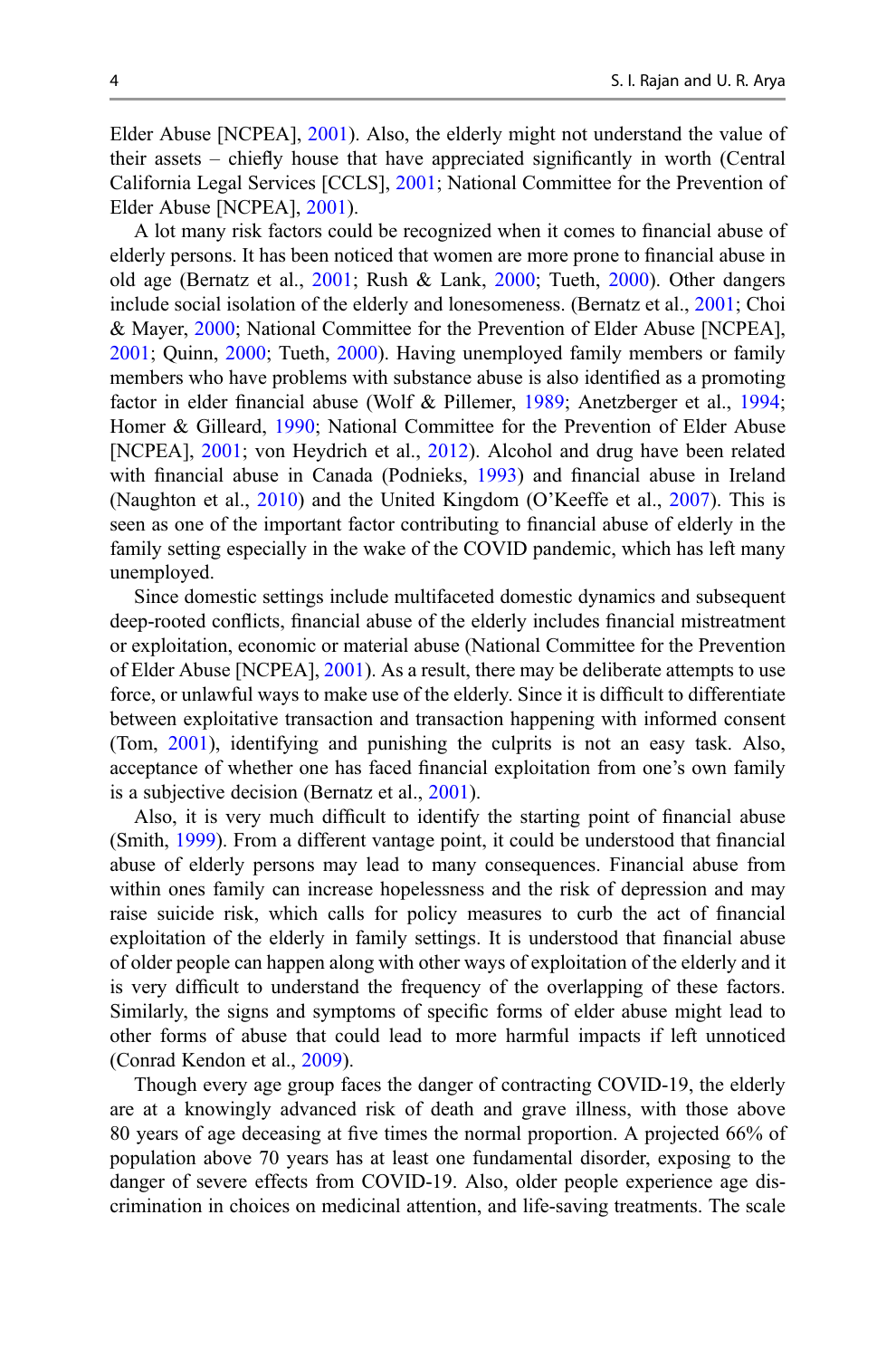of disparities in access to health and fitness facilities was such that before the onset of Covid-19, as many as half of the elderly in some advanced regions lacked access to indispensable fitness facilities. The disease may also lead to a climbing back of important services unconnected to COVID-19, which further increases the risks to the lives of the elderly. In this context, acts of financial exploitation are an added vulnerability when the same is faced from within ones family (United Nations, [2020\)](#page-13-0).

This chapter discusses different types of financial abuses, and its impact on the lives of elderly persons in Kerala in the context of the COVID pandemic (Gulati & Rajan, [1988](#page-12-0); Rajan & Zachariah, [1998,](#page-12-0) [2017](#page-12-0); Rajan et al., [2017](#page-12-0)). It further looks into the views of the elderly regarding the possible measures to be adopted to deal with financial abuse of the elderly in domestic settings.

In order to carry forward this study, we use the Case Study method. This study used snowball sampling method. We have interviewed 40 elderly persons who face or have faced some forms of financial abuse from within their family. The sample consists of both males and females in terms of gender, and both rural and urban residents in terms of the area of residence. The details of the sample based on their age, gender, area of residence, marital status, living arrangement, income, and asset ownership are shown in Table 1.

From the profile, it is clear that individuals in the sample are mostly elderly persons in the 60–69 age group, females, rural residents, married elderly persons, live with children, receive regular income, and have no assets.

| Variables             |                                         | Share of samples (in percent) |
|-----------------------|-----------------------------------------|-------------------------------|
| Age                   | 66-69                                   | 55.0                          |
|                       | $70 - 79$                               | 25.0                          |
|                       | $80+$                                   | 20.0                          |
| Gender                | Male                                    | 37.5                          |
|                       | Female                                  | 62.5                          |
| Area of Residence     | Rural                                   | 57.5                          |
|                       | Urban                                   | 42.5                          |
| <b>Marital Status</b> | Married                                 | 65.0                          |
|                       | Unmarried/separated\widowed<br>divorced | 35.0                          |
| Living Arrangement    | With spouse                             | 32.5                          |
|                       | With children                           | 57.5                          |
|                       | With others/alone                       | 10.0                          |
| Income                | Receives regular income                 | 57.5                          |
|                       | No regular income                       | 42.5                          |
| Ownership of assets   | Owns assets                             | 37.5                          |
|                       | Owns no asset                           | 62.5                          |

Table 1 Profile of the Elderly Sample

Source: Tabulation made by the Authors using information from Field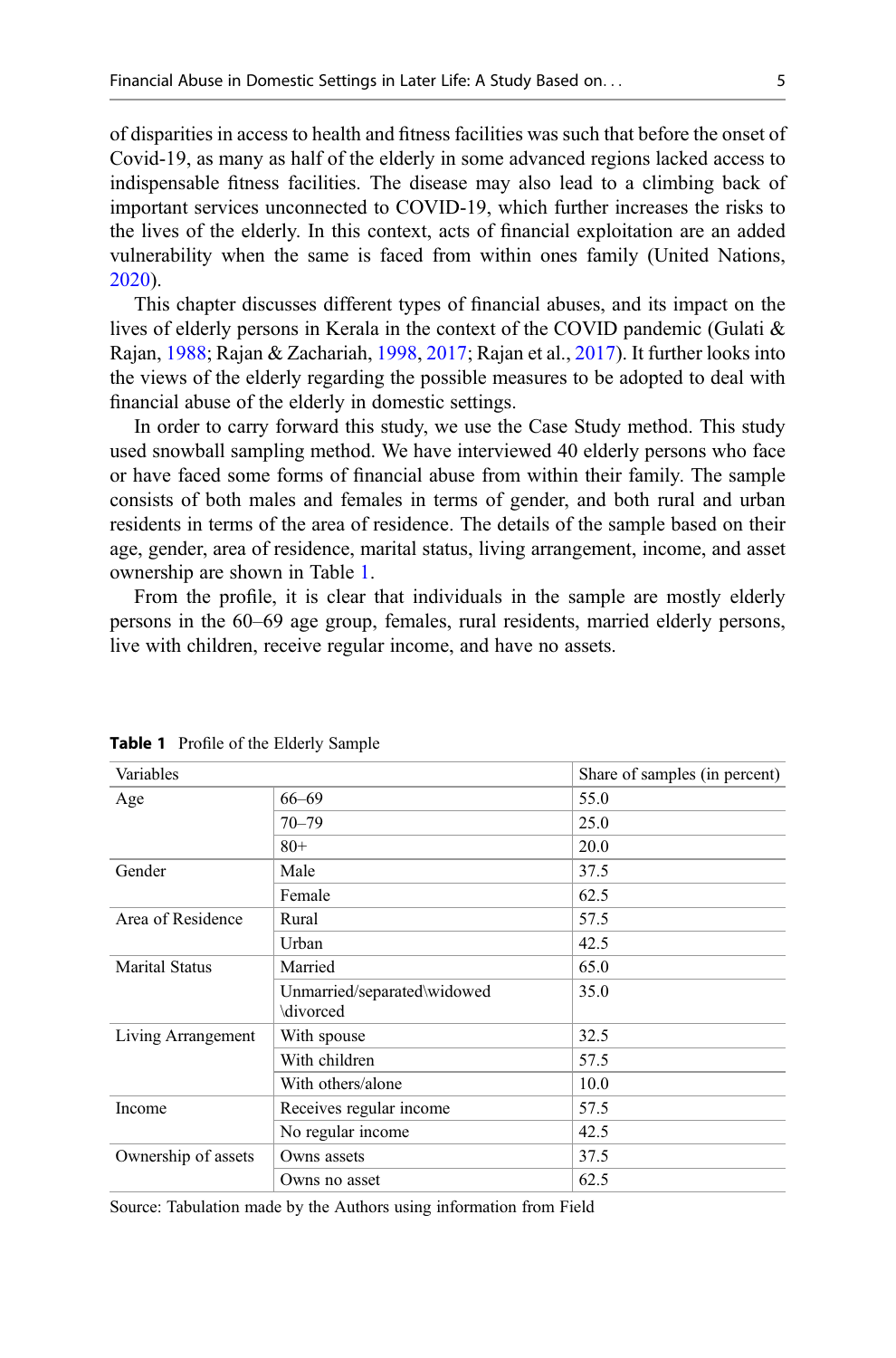# 2 Forms of Financial Abuse of the Elderly

Detecting elder financial abuse is difficult mostly because there may be no immediate outward signs of the same (Fealy et al., [2012\)](#page-11-0). Monetary mistreatment of elderly persons, in most of the instances, is an understated, crafty crime that is much more likely to comprise of a shape of conduct than a lonely occurrence (Wilber & Reynolds, [1996\)](#page-13-0). Also, since there is no reporting mechanism to take note of financial exploitation of the elderly, it is tough to notice such cases, especially when these happen within the four walls of the house. Family members might commit financial abuse out of sense of right (California Department of Justice, [2020\)](#page-11-0). Various forms of financial abuses identified from field studies are misuse of money or property of the elderly, falsifying an elder person's signature, misusing ATMs or credit cards of elderly people, getting an older individual to sign a will through deceitful means, cashing cheques without seeking permission, exerting undue influence to give away gifts, and denying elderly persons access to their money and the misuse of powers of attorney. Unmet needs or unpaid expenses despite apparently satisfactory income and assets, adding names to financial account, etc., are some other forms of financial abuse of the elderly (Godfrey, [2021\)](#page-12-0). If the elderly are heads of their households, depriving them of their independence is another form of financial abuse of the elderly (World Health Organization [WHO], [2002\)](#page-13-0). In many cases, the behavior that started in the elder person's finest welfare may develop to be rude over time, as when culprits at first offer supportive information concerning monetary investments but later would control and eventually steal funds for themselves as the older individual's cerebral skills get weakened (Dessin, [2000\)](#page-11-0). Also, the incidence of monetary exploitation of the elderly (like elder abuse in general) is tough to guess since there is no nationwide reporting set up to record and analyze it. As a result, cases often are not reported.

It is known that as in the case of every other form of elder abuse, financial abuse of elderly too showcases certain warning sighs. Noteworthy drawings from accounts of elderly person, unexpected variations in the financial condition of the elderly, missing items or cash from the household of the elderly, and doubtful variations in wills, power of attorney, titles, and policies are some warning signs. Apart from these, addition of names to the senior's signature card, financial activity the senior couldn't have undertaken, when the account holder is bedridden and unnecessary services, goods, or subscriptions too could be treated as certain warning signs of financial abuse of the elderly (Robinson et al., [2021\)](#page-12-0).

The following paragraphs deal with forms of financial abuse of the elderly in Kerala by using field studies.

Mrs Meena became a widow at the age of 31. She struggled a lot since then to raise her children. Her job in the field of acting was her only source of income. She could manage to get her children decently educated with this, which further helped both her children to secure government jobs. Now Mrs Meena resides alone in her family home. Both her daughter and son live separately with their own families in separate houses. Mrs Meena is of the opinion that both her son and daughter deserve a share of her property but her son cheated her. He used several tricks to convince her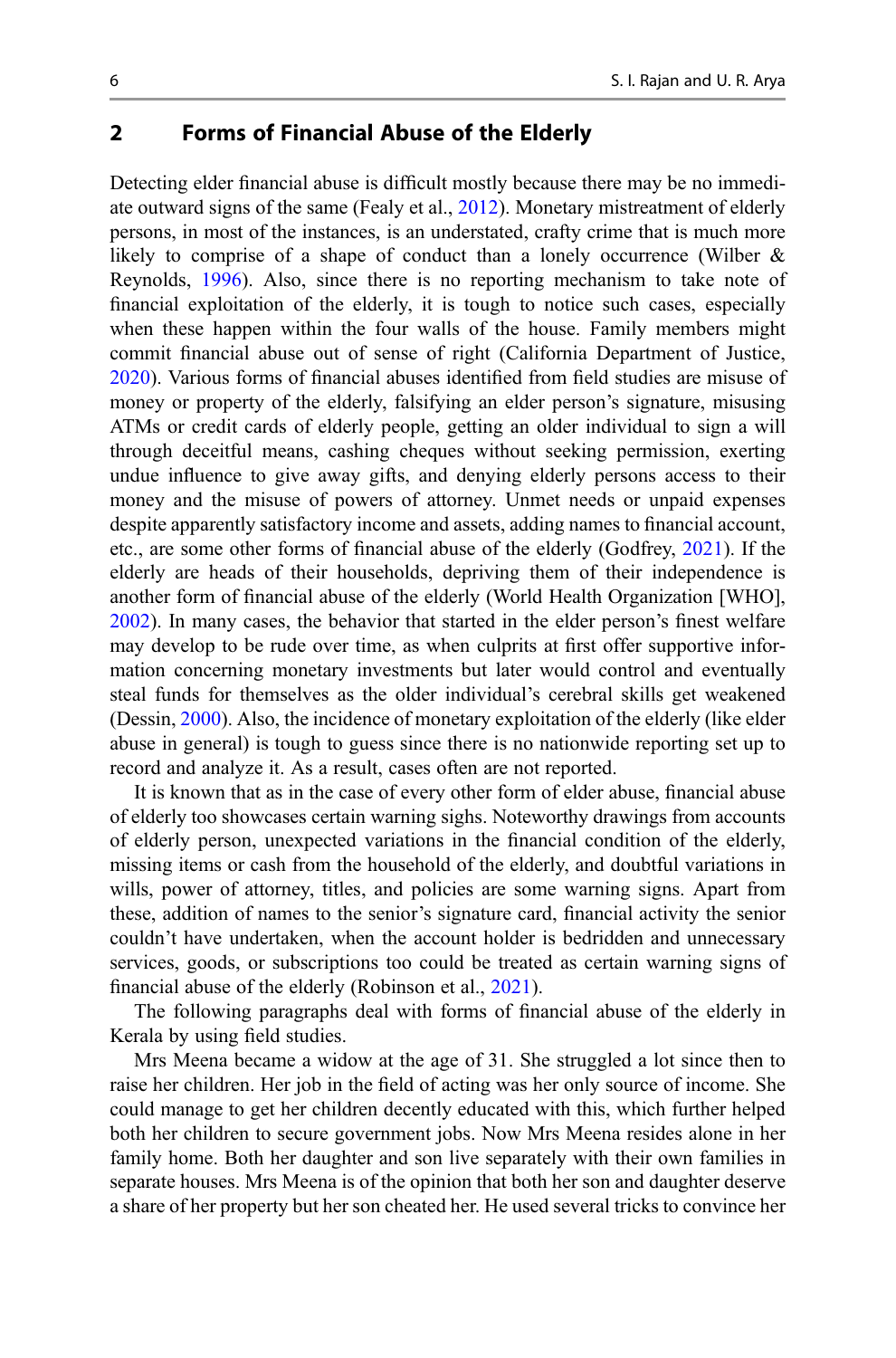that he wanted the family home and property to mortgage it to get some money. Mrs Meena did not know that it was on the agreement to transfer the property to his name that he made her to sign. Now everything is with her son and Mrs Meena cannot do anything.

In the case of Mrs Thankam, she is a widow, above the age of 85and she resides in her family home with her son (a teacher in a private school) and his family. She has shared her experience of financial exploitation from her family. She receives old age pension, which sometimes comes regularly every month and some other times she gets the amount as an accumulated sum of several months. Whatever it may be, her son is very particular she gives him the entire amount she receives. If she spared some 100 rupees or more, he would question her why she needed that amount.

There are also people who suffer everything just to rescue their children from facing legal problems. However, many a time, children, take this for granted and they abuse their parents financially. Mr Sura, a 76-year-old widower who lives with his married son and family too shared his experience of financial exploitation. It is her son and daughter-in-law who take the entire benefit from the 10-acre property that Mr Sura had. He usually gives no money to his father. Though the property is in the name of Mr Sura, it is just namesake.

The case of Mrs Sudha is a bit different. According to her, it is her husband who tries to squeeze all the money from her. Her husband always compels her to give him money. Though Mrs Sudha earns pension after 21 years of government service, everything is invested in his pocket. This has been the monthly practice ever since her wedding.

Here is another case – the case of Mrs Sarasu. Mrs Sarasu is a 69-year-old widow. She lives with her unmarried son who is an unemployed drunkard. Mrs Sarasu is a retired teacher. Her only source of income is her service pension and her only asset is her house on six cents of land. She describes the way in which she faces financial abuse from her son. Mrs Sarasu is really sad to say that her son compels her to give him money to spend on beverages. If she refuses to give him, he would throw everything outside and create a mess. So she gives. There were instances when she has given him money to drink while she starved as she had no money to buy food.

Next we go to the case of Mr Shashi, a married man of 78 who lives with his wife and unmarried son in his family house. He is a driver in a shop that sells construction materials. His son too is a drunkard. He says about the different ways through which his son exploits him financially. When Mr Shashi returns home from work, his son waits for him to snatch money from his father. His spends everything on beverage. He is not at all concerned about running of household. Mr Shashi is not physically strong like his son to prevent him from snatching the money. .

Having discussed the different forms of financial exploitation of the elderly, the next section discusses the impact of such experiences.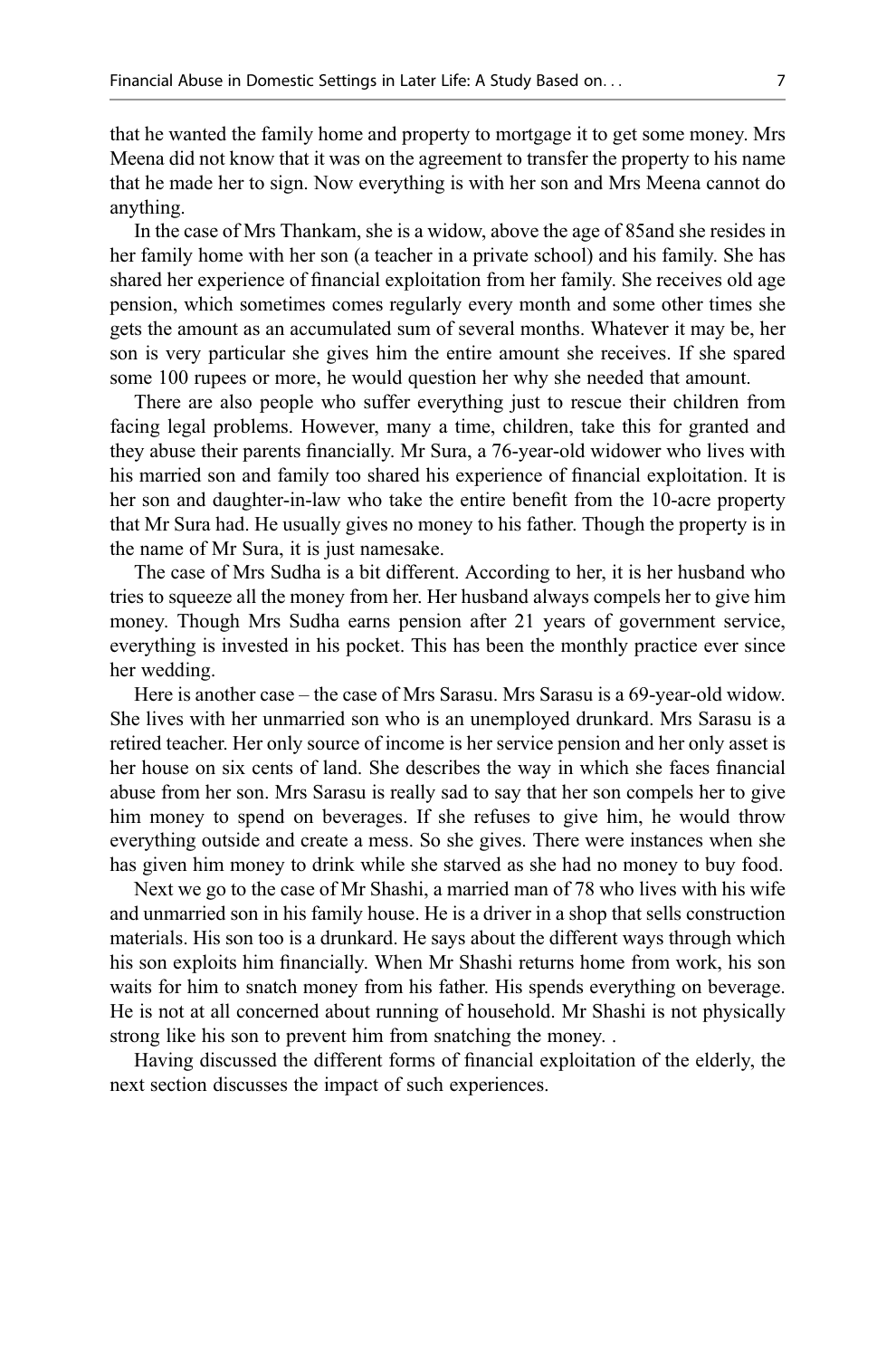## 3 Impact of Financial Abuse

In many ways economic exploitation is identical to other forms of elder abuse (Hafemeister, [2003](#page-12-0)) as the former too is considered to cause devastating consequences on elderly persons (Deem, [2000\)](#page-11-0). One terrifying situation for the elderly is the chance of monetary collapse (Dessin, [2000](#page-11-0)). Due to their age, the elderly have less time to earn again and are mostly reliant on their savings to meet their expenditures and requirements (Smith, [1999](#page-13-0)). Further, a reduction of properties might lead to damage of security for the elder individual (Nerenberg, [2000\)](#page-12-0), which has important consequences. Sufferers might similarly experience loss of confidence (Deem, [2000](#page-11-0)). Above all, exhaustion of assets might probably result in lack of freedom and safety for the elderly (Choi et al., [1999](#page-11-0); Nerenberg, [2000](#page-12-0)).

Ms. Meena shares about her experience by saying that though her daughter and son-in-law want her to go with them and stay with them, she cannot go with them because her mind will not allow her to do that. She has committed a great sin she feels; she would not get peace of mind if she goes and stays with them even though her grandchildren too want her to go and stay with them. Each moment she lives with regret. What can she do now when she has nothing to give to her daughter. There are many people like Mrs Meena who regret in the old age as a result of the acts they have done before. This makes them feel that these mistakes cannot be rectified.

Also, sometimes unconditional love makes people realize that still there are people who value life more than money. It is very much important to have a system like reverse mortgage. Children should be made to transfer the property back to their parents if they fail to keep their promise.

In this context, the experience of Mrs Thankam and her suffering as a result of her son's action gain importance. Her son thinks that Mrs Thankam does not have any expenses. So she does not need money. Her son has snatched money from her hand multiple times. He does not consider Mrs Thamkam as a human being. Her son does not consider that his old mother too has her own needs and desires. Though it is for meeting her needs that the government gives Mrs Thankam a pension, this old lady gets nothing. If her son wants all his mother's money, then Mrs Thankam will die like this. She will not tell this to anyone because she does not want her son to face legal issues.

The case of Mrs Thankam is not an exception. Mr Sura too has a similar experience: As per documents, Mr Sura is the owner and he should get the benefits but in reality Mr Sura has nothing and gets nothing. At least his son could meet the needs of his father properly but when that too is not done, it means Mr Sura is helpless.

Mrs Sudha has a different experience. For her there is no difference between salary and pension, taking into consideration what she has been suffering. Now it has become a practice and habit for her husband to take the entire amount. For Mrs Sudha, financial independence is a dream though she earns decently.

For Mrs Sarasu the effects are multisided. She is not free to spend her money for her medicines and food. She does not have freedom in her house. Her son wants her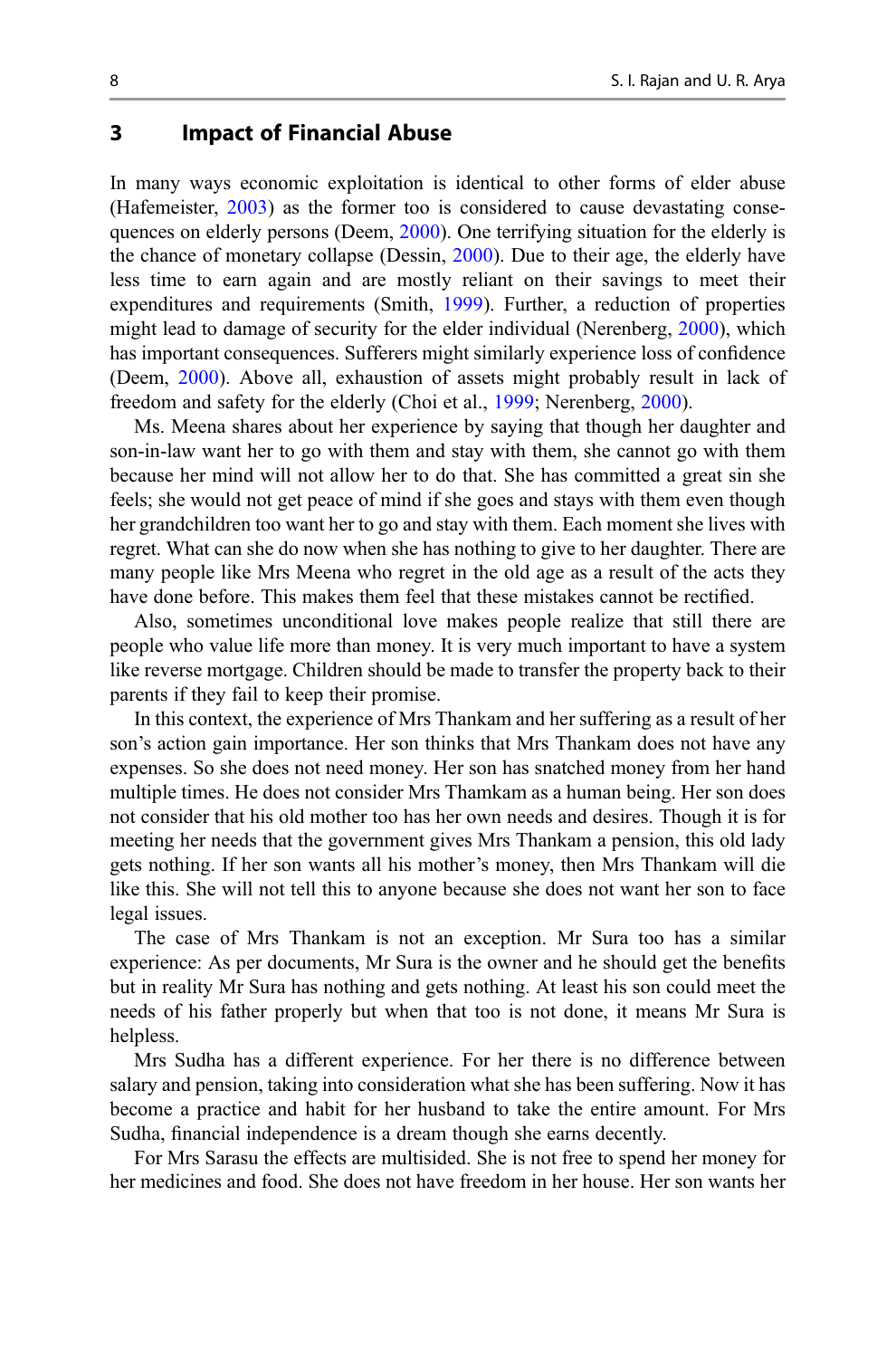to die without medicine and food so that he will get her home too which could be sold and used for drinking.

Taking into consideration his experience, this is what Mr Shashi too is sad when he does not get anything that he earns to spend.

Form the words of the respondents it has become clear that though different people get impacted differently as a result of financial abuse faced from within family, all suffer. This leads to the next section, which deals with methods to prevent the monetary exploitation of the elderly, especially the one faced from one's family.

# 4 Remediating and Preventing Financial Abuse of the Elderly

Each person has got a responsibility toward prevention, interference, and remediation of elder abuse in various forms (Godfrey, [2021](#page-12-0)). When prevention activities reduce the risk factors which promote elder abuse, intervention-based acts help in stopping elder abuse. Remediation of elder abuse involves steps that help the elderly to regain their lost independence. All these are matters of planning as well.

There are various ways to prevent financial abuse of the elderly. Seeking help from the extended family network to resolve difficulties associated with abusive behavior faced in domestic setting and the implementation of national level and local level policies to prevent such abusive behaviors are some methods (World Health Organization [WHO], [2002](#page-13-0)). Legal actions, public awareness campaigns, schoolbased intergenerational programs, caregiver training, etc., are some other methods. These actions gain importance especially when most elderly victims are unwilling to report their experience of ill-treatment to appropriate authorities (Titus et al., [1995;](#page-13-0) Van Wyk & Mason, [2001\)](#page-13-0).

Choosing and evaluating appropriate prevention choices involves a substantial test. This is mainly because dependable assessment information do not exist on any of the options (Ploeg et al., [2009;](#page-12-0) Sethi et al., [2011;](#page-13-0) Stolee et al., [2012\)](#page-13-0).

Remedies for financial abuse/exploitation by a known person (a family member, close friend, caregiver, or person/organization in a position of trust) who breaches the trust of a vulnerable person and misuses the individual's funds to serve their own needs at the elder's expense are generally civil and possibly criminal (Sabatino, [2018\)](#page-12-0).

Here, elders are also asked about the way in which the financial abuse they face within their family can be tackled. Here are the views from our respondents.

As per Mrs Meena, there should be some mechanism for her fellow mates to get back their home and property from their children if they demand so. This will instil a fear in children and out of that fear they will take care of their parents. In her case if she gets her property back, she would distribute it between her son and daughter. If something is to be done, it should be for this.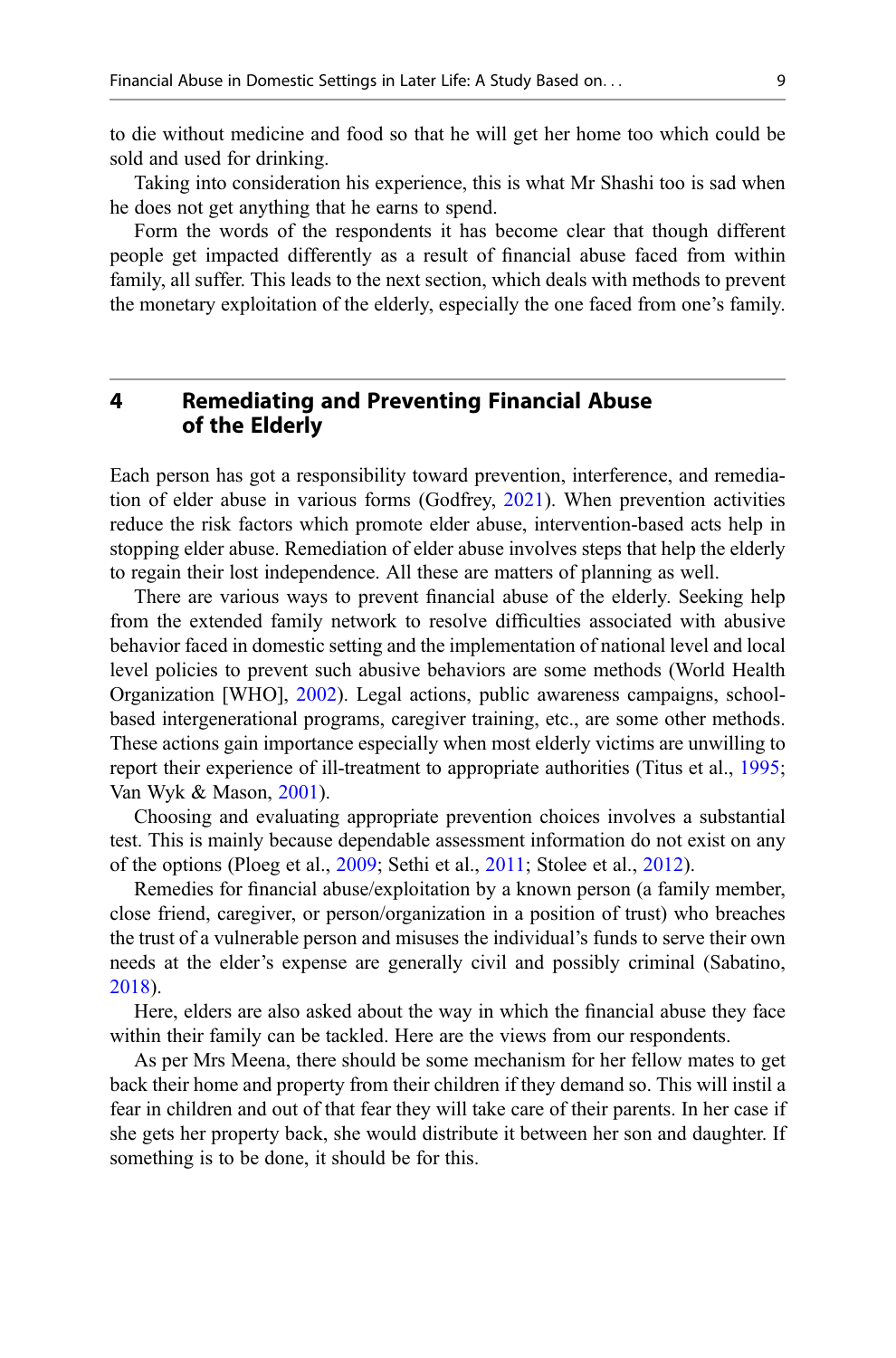When the government gives money to people like Mrs Thankam, the former is out of the expectation that the latter could enjoy its benefits. But the government has no mechanism to identify the problems of people like Mrs Thankam. The government should do something to make people like Mrs Thankam to get back their rights.

As per Mrs Sudha, abuse by her husband could be dealt with by following a platform for people like he to raise such problems. She wants at least the coming generations to be free from these kinds of exploitation.

As per Mr Sura, there should be some other mechanism. He wants government to interfere in the family matters if needed. At least there should be a visit by the Panchayat Member, at least annually, to homes with the elderly to understand their real problems. So at least out of fear that people like him would speak about the exploitations they face to such politicians persons, their children would give them due importance.

For Mrs Sarasu, there should be some rule at the government level that tells that children, after attaining voting rights, do not have any rights over their parents' income and should not compel the latter to give their money to the former. If at all grown-up children exert any sort of physical or mental pressure to get money from their parents to be spent for drinks, drugs, etc., it should be treated as a criminal offence.

As per Mr Shasi, children should realize that what they are doing is wrong when they create problems for their parents.

In each case, the victim has some kind of solution in mind, which he or she thinks as effective in dealing with the financial exploitation they face.

### 5 Conclusion

In a scenario when elder abuse in financial form appears to be a hidden issue, this problem, especially in the context of COVID pandemic, is considered as one of the most frightening issues faced in the old age and the same can lead to serious longterm psychological consequences. Financial segregation, low levels of financial competence, etc., can make older people reliant on others to deal with their money or to deal with their revenue or funds. Elderly persons might experience danger of exploitation as a result of depending on others to aid them to deal with their cash. The fundamental issue is that the elderly do not receive the monetary facilities or guidance they want.

Since the offender is a family member, abuse can deeply undermine a person's ability to trust others, which further leads to their revictimization. Though financial abuse of the elderly is a global issue, underestimation or non-reporting of the same would not bring such exploitation into limelight, which further leads to continuous suffering of the victims and continuous escape of the culprits. As a result, this study calls for mechanism to have nationwide data collection to bring to limelight the unreported cases of elder abuse.

Financial abuse within one's family leads to many unhealthy effects for the victim. Not only the comfortable lifestyle of the victim would disappear, but also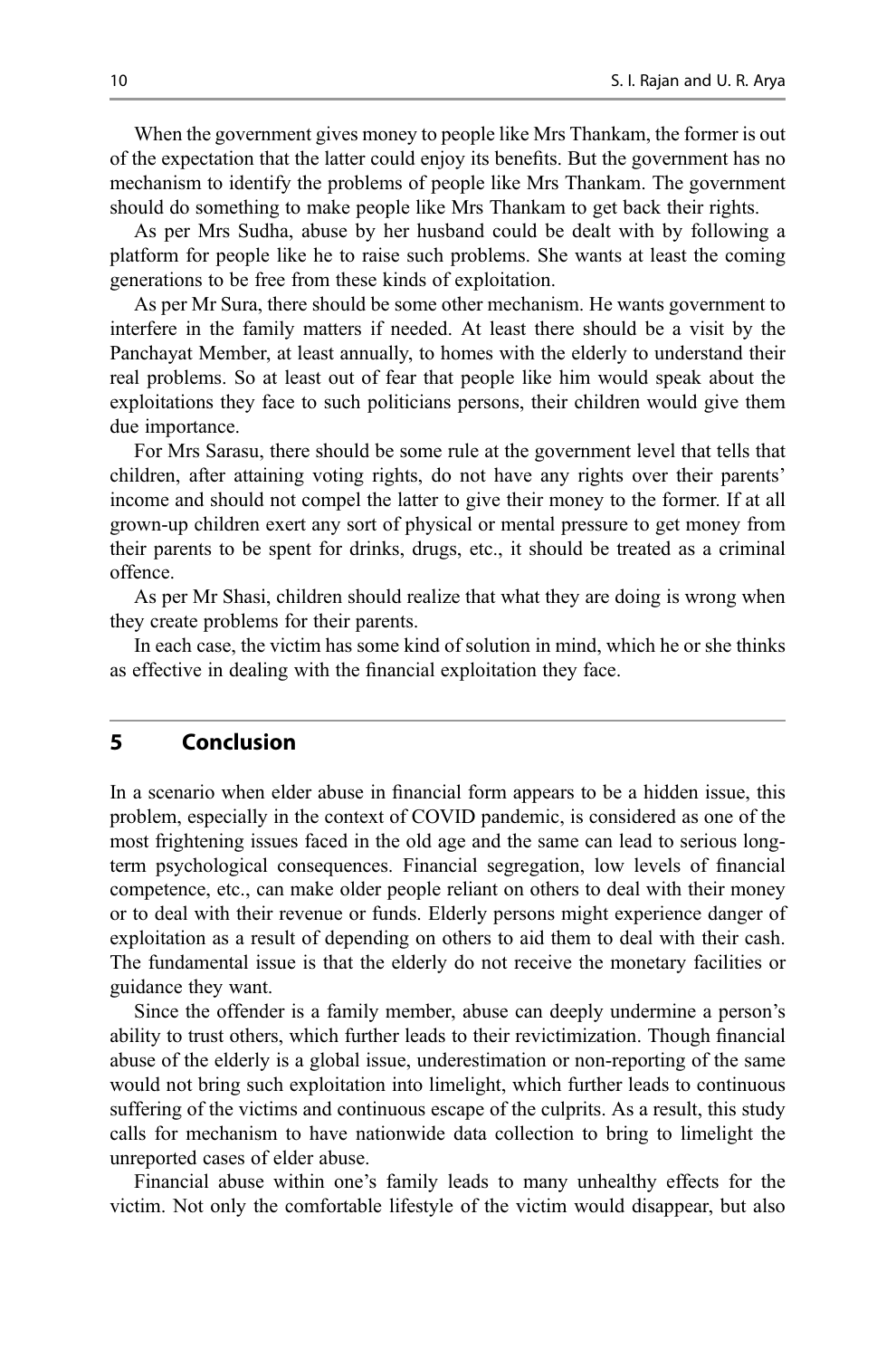the victim would not get an opportunity to recover financially. Also, such an intensely troubling experience can be a life-threatening occasion "which is identified with fear, lack of trust and acute and chronic anxiety."

Though in many cases it is difficult to detect monetary exploitation of elderly persons within the household backgrounds, if measures are taken by giving due importance, the same can be dealt with effectively. Financial abuse destructively affects the trust among family members. Adult children might not consider or understand their doings as financially abusive toward their elderly parents which itself will act as a problem. Financial exploitation happens when intellect of requirement, title or voracity for the cash is superior to the capability to continue as being reasonable, truthful, and kind with an old parent. In some traditions, there are outlooks and conventions about who will receive parents' cash or property. Offenders believe that financial exploitation of older people is improbable to pave way to aftermaths. Culprits might think that elder people are less probable to report exploitation or take action against wrongdoers, mainly if the culprit is a family member of the victim.

Since financial abuse of the elderly is often predictable and preventable and certain factors appear to be strongly predictive of this issue; these factors can provide timely warning to decision-makers that action is required. This calls for timely intervention of the government and local bodies or neighborhood groups to work together to put an end to this menace. For the same, understanding the context of financial abuse of the elderly too has a character to perform. Also, monetary exploitation of the elderly within the domestic settings takes different forms; many of these are linked in several ways and often share common risk factors and have diverse negative impacts. When sufferers are ready to give suggestions to end the problem they face, it is better to resort to those measures. Also, mandatory reporting of abuse to authorities could act as one of the effective means to curb not only monetary exploitation of elderly persons within the domestic settings but also other forms of elder abuse.

Further, multiple sectors like the social welfare, education, and health sector can work together to have interdisciplinary collaboration to reduce elder abuse. Multilevel agency working at a national level can comprise of a financial exploitation team that could join the important bodies, together with the Financial Services Authority, the police, the legal professions, the British Banking Association, the Equality and Human Rights Commission, the Criminal Records Bureau, Trading Standards, the Commission for Social Care Inspection, the Public Guardianship Office, the Department for Work and Pensions, the Department of Health and key voluntary sector organizations. Furthermore, methods to describe, notice, and report elder exploitation need to be positioned inside a social setting and measured alongside traditionally precise risk factors.

Above all, equipping elderly persons is important. Activities to stop societal loneliness and encourage inclusion in a public backing web ought to be stimulated. The financial and digital literacy of older people needs to be enhanced through education. As sufferers hardly report abuse, law and network-based agendas need to talk to clients efficiently and take procedures to deliver services capably and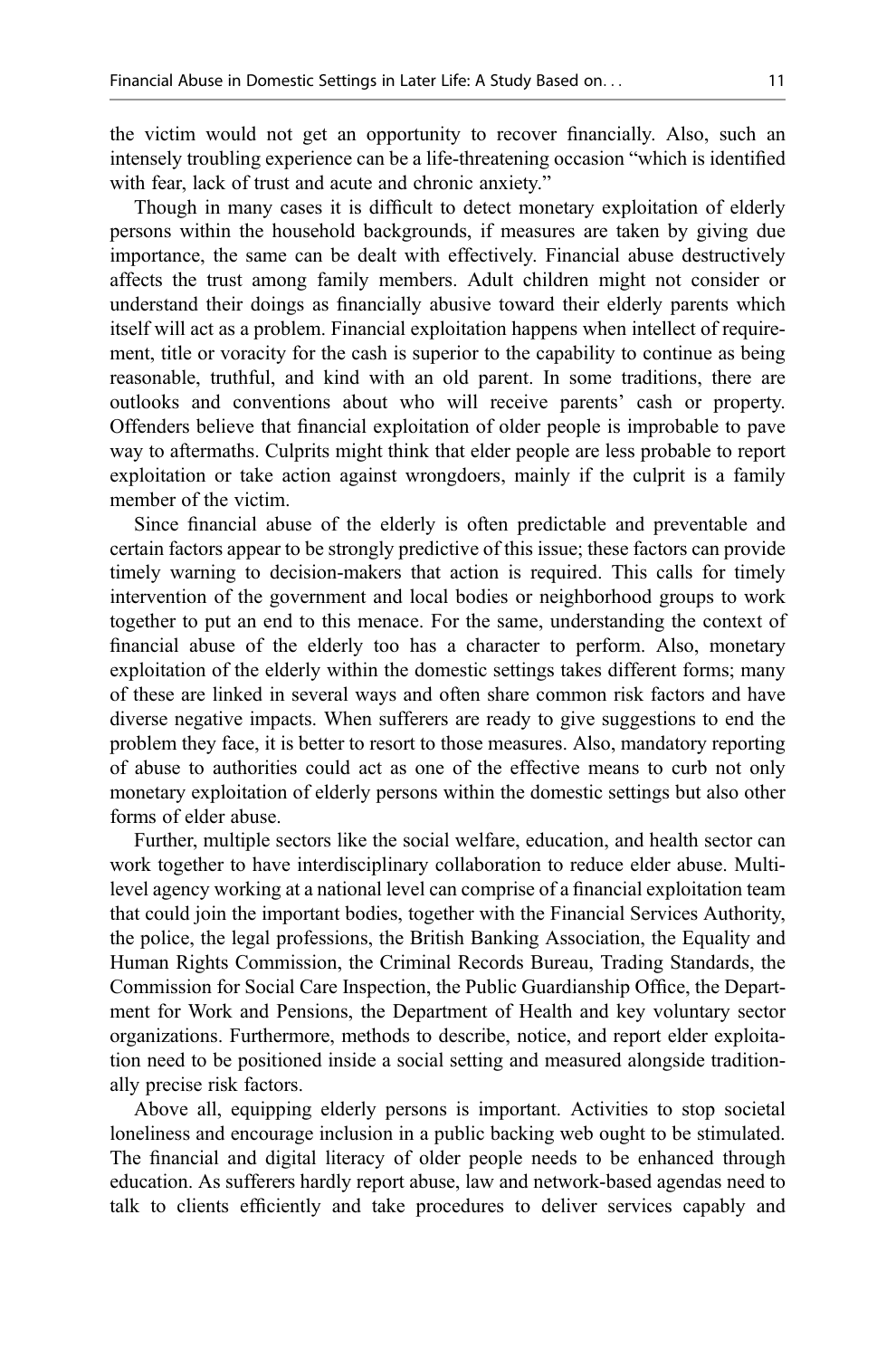<span id="page-11-0"></span>securely. Civil lawyers can play particularly an efficient part in stopping, recognizing, and responding to financial exploitation on both the individual and neighborhood level.

The most operative method of shielding older people from financial abuse is through precautionary involvements. There are noteworthy ways in examining, showing, and correcting financial abuse once it has happened.

Trusting chiefly on circumstantial evidence, individual experience, or commonly public views, even consultants have gathered and spread a number of pointers that prove that financial exploitation of the elderly is still a menace. In order to understand the extent of financial abuse of the elderly in our nation into limelight, it is very much important to have a nationwide data collection on this matter. Even if it is a survey, the cost involved in carrying out the same would be nothing in front of the actual suffering of the invisible suffers who are pushed to hide their suffering from the public.

#### References

- AARP International. (2006). Keeping the wolves from Grandma's door: Financial exploitation of the elderly. International Network for the Prevention of Elder Abuse, World Elder Abuse Awareness Day, United Nations.
- Anetzberger, G. J., Korbin, J. E., & Austin, C. (1994). Alcoholism and elder abuse. Journal of Interpersonal Violence, 9, 184–193. <https://doi.org/10.1177/088626094009002003>
- Bernatz, S. I., Aziz, S. J., & Mosqueda, L. (2001). Financial abuse. In M. D. Mezey (Ed.), The encyclopedia of elder care (pp. 264–267). Springer.
- California Department of Justice. (2020). Financial exploitation elder/dependent adult abuse. Retrieved from: https://oag.ca.gov/sites/all/fi[les/agweb/pdfs/bmfea/elderly-](https://oag.ca.gov/sites/all/files/agweb/pdfs/bmfea/elderly-financial-exploitation.pdf)financial[exploitation.pdf](https://oag.ca.gov/sites/all/files/agweb/pdfs/bmfea/elderly-financial-exploitation.pdf)
- Cambridge, P., Beadle-Brown, J., Milne, A., Mansell, J., & Whelton, R. (2006). Exploring the incidence, risk factors, nature and monitoring of adult protection alerts. Tizard Centre.
- Central California Legal Services [CCLS]. (2001). Elder financial abuse. Retrieved from
- Choi, N. G., & Mayer, J. (2000). Elder abuse, neglect, and exploitation: Risk factors and prevention strategies. Journal of Gerontological Social Work, 33(2), 5–25.
- Choi, N. G., Kulick, D. B., & Mayer, J. (1999). Financial exploitation of elders: Analysis of risk factors based on county adult protective services data. Journal of Elder Abuse & Neglect, 10, 39–62.
- Conrad Kendon, J., Iris, M., & Ridings, J. W. (2009). Conceptualizing and measuring financial exploitation and psychological abuse of elderly individuals. National Institute of Justice Project.
- Crosby, G., Clark, A., Hayes, R., Jones, K., & Lievesley, N. (2008). The financial abuse of older people a review from the literature carried out by the centre for policy on ageing on behalf of help the aged. Help the Aged. Retrieved from https://www.fi[nancialabuse240408\[1\].pdf.](https://www.financialabuse240408[1].pdf)
- Daichman, L. S., & Spencer, C. (2017). International encyclopedia of public health (Second Edition).
- Deem, D. L. (2000). Notes from the field: Observations in working with the forgotten victims of personal financial crimes. Journal of Elder Abuse & Neglect, 12(2), 33–48.
- Dessin, C. L. (2000). Financial abuse of the elderly. Idaho Law Review, 36, 203-226.
- Fealy, G.., Donnelly, N., Bergin, A., Treacy, M. P., & Phelan, A. (2012). Financial abuse of older people: A review. Retrieved from: [https://www.safeguardingireland.org/wp-content/uploads/](https://www.safeguardingireland.org/wp-content/uploads/2018/10/Financial-Abuse-Older-People%2D%2DA-Review.pdf) [2018/10/Financial-Abuse-Older-People%2D%2DA-Review.pdf](https://www.safeguardingireland.org/wp-content/uploads/2018/10/Financial-Abuse-Older-People%2D%2DA-Review.pdf)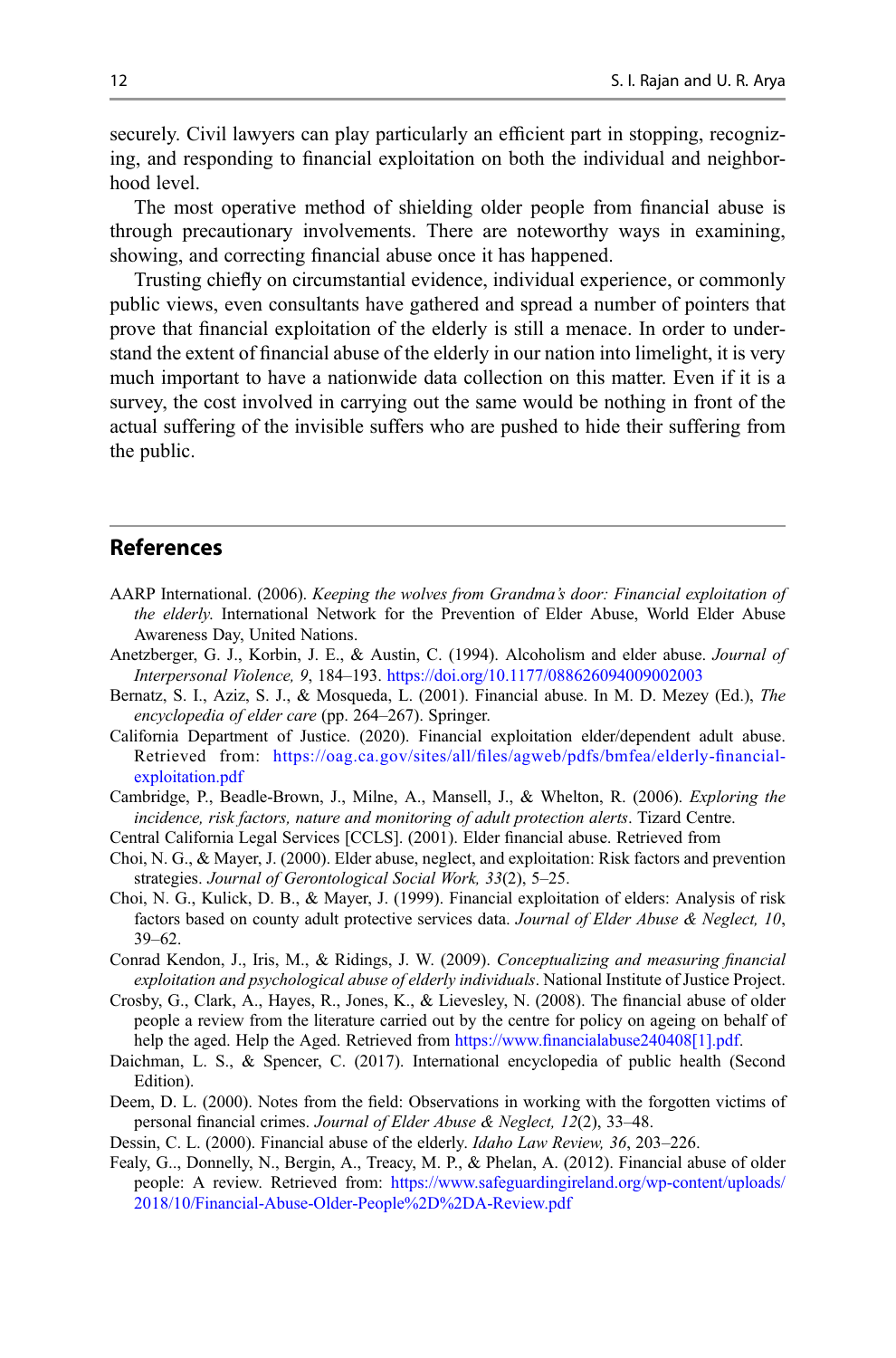- <span id="page-12-0"></span>Godfrey, D. J. (2021). Elder abuse basics: Prevention, intervention, and remediation. ABA Commission on Law and Aging. Retrieved from: [https://ncler.acl.gov/getattachment/Legal-Training/](https://ncler.acl.gov/getattachment/Legal-Training/Elder-Abuse-Basics-Ch-Summary.pdf.aspx?lang=en-US) [Elder-Abuse-Basics-Ch-Summary.pdf.aspx?lang](https://ncler.acl.gov/getattachment/Legal-Training/Elder-Abuse-Basics-Ch-Summary.pdf.aspx?lang=en-US)=[en-US](https://ncler.acl.gov/getattachment/Legal-Training/Elder-Abuse-Basics-Ch-Summary.pdf.aspx?lang=en-US)
- Gulati, L., & Rajan, S. I. (1988). Population aspects of aging in Kerala. Centre for Development Studies.
- Hafemeister, T. L. (2003). In R. J. Bonnie & R. B. Wallace (Eds.), National Research Council (US) panel to review risk and prevalence of elder abuse and neglect. National Academies Press (US).
- Homer, A. C., & Gilleard, C. (1990). Abuse of elderly people by their carers. BMJ (Clinical Research Ed.), 301, 1359–1362. <https://doi.org/10.1136/bmj.301.6765.1359>
- National Committee for the Prevention of Elder Abuse [NCPEA]. (2001). Elder abuse: Financial abuse. Retrieved from: [http://www.preventelderabuse.org/elderabuse/](http://www.preventelderabuse.org/elderabuse/fin_abuse.html)fin\_abuse.html
- National Institute of Justice. (2013). Financial exploitation of the elderly. Retrieved from: [https://nij.](https://nij.ojp.gov/topics/articles/financial-exploitation-elderly) ojp.gov/topics/articles/fi[nancial-exploitation-elderly](https://nij.ojp.gov/topics/articles/financial-exploitation-elderly)
- Naughton, C., Drennan, J., Lyons, I., Lafferty, A., Treacy, M., Phelan, A., ... Delaney, L. (2010). Abuse and neglect of older people in Ireland (Report on the national study of elder abuse and neglect). National Centre for the Protection of Older People.
- Nerenberg, L. (2000). Forgotten victims of financial crime and abuse: Facing the challenge. Journal of Elder Abuse & Neglect, 12, 49–72.
- O'Keeffe, M., Hills, A., Doyle, M., McCreadie, C., Scholes, S., Constantine, R., ... Erens, B. (2007). UK study of abuse and neglect of older people: Prevalence survey report. Department of Health.
- Pillemer, K., Burnes, D., Riffin, C., & Lachs, M. S. (2016). Elder abuse: Global situation, risk factors, and prevention strategies. The Gerontologist, 56(S2), S194–S205.
- Ploeg, J., Fear, J., Hutchison, B., MacMillan, H., & Bolan, G. (2009). A systematic review of interventions for elder abuse. Journal of Elder Abuse & Neglect, 21, 187-210. [https://doi.org/](https://doi.org/10.1080/08946560902997181) [10.1080/08946560902997181](https://doi.org/10.1080/08946560902997181)
- Podnieks, E. (1993). National survey on abuse of the elderly in Canada. Journal of Elder Abuse & Neglect, 4, 4–58. [https://doi.org/10.1300/J084v04n01\\_0](https://doi.org/10.1300/J084v04n01_0)
- Podnieks, E., Anetzberger, G. J., Wilson, S. J., Teaster, P. B., & Wangmo, T. (2010). WorldView environmental scan on elder abuse. Journal of Elder Abuse & Neglect, 22, 164–179. [https://doi.](https://doi.org/10.1080/08946560903445974) [org/10.1080/08946560903445974](https://doi.org/10.1080/08946560903445974)
- Quinn, M. J. (2000). Undoing undue influence. Journal of Elder Abuse & Neglect, 12, 9–12.
- Rajan, S. I., & Balagopal, G. (2017). Elderly care in India: Societal and state responses. Springer.
- Rajan, S. I., & Mishra, U. S. (2020). Senior citizens of India: Emerging challenges and concerns. Springer.
- Rajan, S. I., & Zachariah, K. C. (1998). Long-term implications of low fertility in Kerala. Asia-Pacific Population Journal, 13(3), 1-17.
- Rajan, S. I., & Zachariah, K. C. (2017). Kerala's demographic future: Issues and policy options. Academic Foundation.
- Rajan, S., Sunitha, S., & U R Arya. (2017). Elder care and living arrangement in Kerala. Chapter 6. In S. I. Rajan & G. Balagopal (Eds.), *Elderly care in India: Societal and state responses* (pp. 95–116). Springer.
- Rathbone-McCuan, E. (2000). Elder abuse within the context of intimate violence. UMKC Law Review, 69, 215–226.
- Robinson, L., Saisan, J., & Segal, J. (2021). Elder abuse and neglect. Help Guide. Retrieved from: [https://www.helpguide.org/articles/abuse/elder-abuse-and-neglect.htm?pdf](https://www.helpguide.org/articles/abuse/elder-abuse-and-neglect.htm?pdf=12326)=[12326](https://www.helpguide.org/articles/abuse/elder-abuse-and-neglect.htm?pdf=12326)
- Rush, R. L., & Lank, R. J. (2000). How to thwart financial fraud of elderly clients. Retrieved from: [http://www.elderweb.com/default.php3?PageID](http://www.elderweb.com/default.php3?PageID=2206)=[2206](http://www.elderweb.com/default.php3?PageID=2206)
- Sabatino, P. C. (2018). Legal basics: Elder financial exploitation. Retrieved from: [https://ncler.acl.](https://ncler.acl.gov/pdf/Legal%20Basics-Elder_Financial_Exploitation_Chapter_Summary.pdf) [gov/pdf/Legal%20Basics-Elder\\_Financial\\_Exploitation\\_Chapter\\_Summary.pdf](https://ncler.acl.gov/pdf/Legal%20Basics-Elder_Financial_Exploitation_Chapter_Summary.pdf)
- Sahoo, A. K., Andrews, G. J., & Rajan, S. I. (2009). Sociology of ageing: A reader. Rawat Publications.